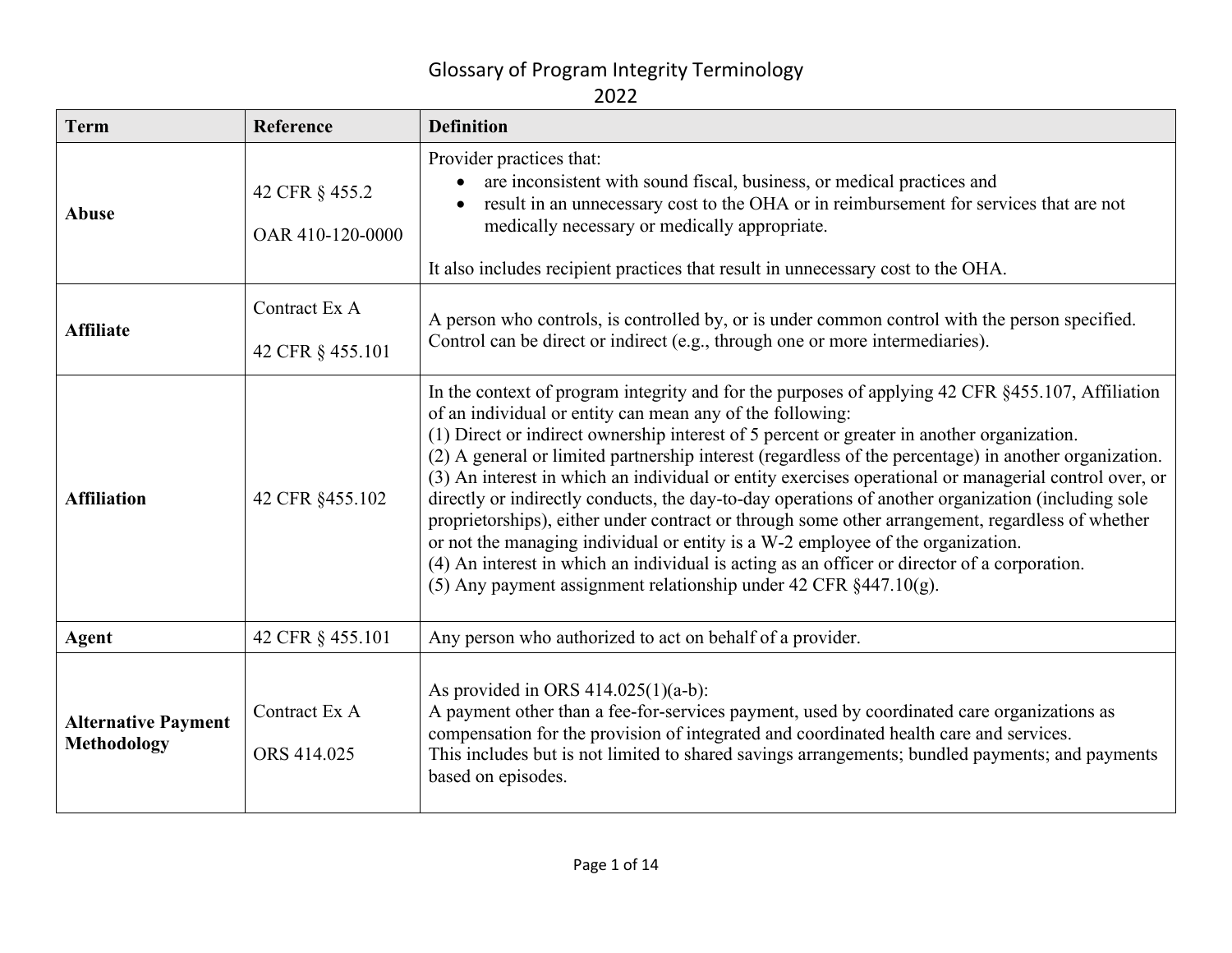| <b>Annual Fraud,</b><br><b>Waste and Abuse</b><br>(FWA) Assessment<br><b>Report</b>  | Contract Ex A | The annual fraud, waste, and abuse report the Contractor must provide to OHA in accordance with<br>Ex. B, Part 9 of the Contract.                                                                                                                                                                                     |
|--------------------------------------------------------------------------------------|---------------|-----------------------------------------------------------------------------------------------------------------------------------------------------------------------------------------------------------------------------------------------------------------------------------------------------------------------|
| <b>Annual and</b><br><b>Quarterly FWA</b><br><b>Audit Reports</b>                    | Contract Ex A | The annual and quarterly fraud, waste, and abuse audit reports the Contractor must provide to<br>OHA in accordance with Ex. B, Part 9 of the Contract.                                                                                                                                                                |
| <b>Administrative</b><br>Performance (AP)<br><b>Standard</b>                         | Contract Ex A | The standard for accurate and timely submission, as described in OAR 410-141-3430 of:<br>all valid claims for a subject month within 45 days of the date of adjudication and<br>corrected encounter data within 63 days of the date that OHA notified the Contractor<br>$\bullet$<br>about data requiring correction. |
| <b>Administrative</b><br>Performance<br><b>Penalty or AP</b><br><b>Penalty (APP)</b> | Contract Ex A | The dollar amount equal to one percent (1%) of Contractor's adjusted Capitation Payment paid for<br>the Subject Month (including monthly and weekly payments combined for the Subject Month) as<br>described in Exhibit C, Section 8 that will be withheld during the Withhold Month.                                 |
| <b>Applicable Law(s)</b>                                                             | Contract Ex A | All state and federal statutes, rules, regulations, and case law, as may be amended from time to<br>time, applicable to:<br>a particular issue that is referenced in the Contract, or<br>the Contract.<br>$\bullet$                                                                                                   |
| <b>Centers for Medicare</b><br>& Medicaid Services<br>and CMS                        | Contract Ex A | The federal agency within the Department of Health and Human Services (DHHS) that<br>administers Medicare and works in partnership with all fifty states to administer Medicaid.                                                                                                                                      |
| Contract                                                                             | Contract Ex A | The General Provisions together with all Exhibits, Exhibit Attachments, and Referenced<br>Documents as set forth in Sec. 4 of the General Provisions, and any amendments (including<br>restatements) (Contract awarded as a result of RFA OHA-4690-19).                                                               |
| <b>Contract Effective</b><br>Date                                                    | Contract Ex A | The date CCO 2.0 became effective, was October 01, 2019, and as identified in sec. 1 of the<br>General Provisions of the Contract.                                                                                                                                                                                    |
| <b>Contract Year</b>                                                                 | Contract Ex A | The twelve-month period during the Term that commences on January 01 and runs through the<br>end of the day on December 31 of each calendar year.                                                                                                                                                                     |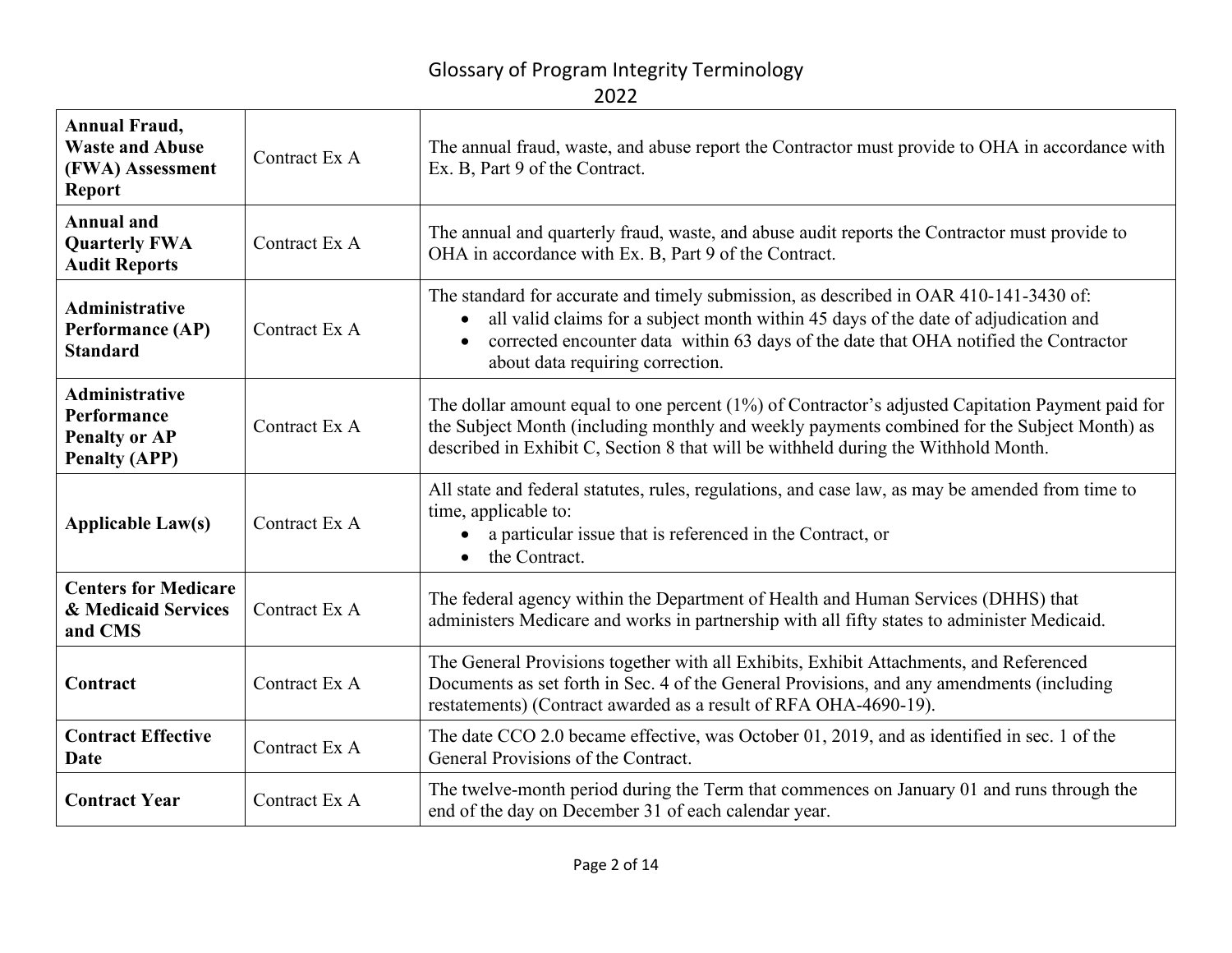| Control                                                                | Contract Ex A                                | The direct or indirect power to manage a Person or set the Person's policies, whether by:<br>owning voting securities;<br>contract other than a commercial contract for goods or non-management services; or<br>otherwise, unless the power is the result of an official position or corporate office the<br>person holds.<br>OHA shall presume that a person controls another person if the person, directly or indirectly,<br>owns, controls, holds with the power to vote, or holds proxies representing, 10 percent or more of                                                                                                                                                                                                                      |
|------------------------------------------------------------------------|----------------------------------------------|---------------------------------------------------------------------------------------------------------------------------------------------------------------------------------------------------------------------------------------------------------------------------------------------------------------------------------------------------------------------------------------------------------------------------------------------------------------------------------------------------------------------------------------------------------------------------------------------------------------------------------------------------------------------------------------------------------------------------------------------------------|
|                                                                        |                                              | the voting securities of the other person.                                                                                                                                                                                                                                                                                                                                                                                                                                                                                                                                                                                                                                                                                                              |
| Conviction                                                             | Contract<br>Ex B, Part $4(6)(g)$             | Conviction for a criminal offense or assessed civil penalties related to any program under<br>Medicare, Medicaid, or Title XX services since the inception of those programs, or as described in<br>sections $1128(a)$ and $1128(b)$ (1), (2) or (3) of the Social Security Act.                                                                                                                                                                                                                                                                                                                                                                                                                                                                        |
| <b>Coordinated Care</b><br><b>Organization (CCO)</b>                   | Contract Ex A<br>OAR 410-141-3500            | A corporation, governmental agency, public corporation, or other legal entity that is certified as<br>meeting the criteria adopted by OHA under ORS 414.625 to be accountable for care management<br>and to provide integrated and coordinated health care for each of the organization's members.                                                                                                                                                                                                                                                                                                                                                                                                                                                      |
| <b>Corrective Action</b><br>and Corrective<br><b>Action Plan (CAP)</b> | Contract Ex A<br>OAR 410-141-3500            | A Division-initiated request for a contractor or a contractor-initiated request for a subcontractor to<br>develop and implement a time specific plan for the correction of identified areas of<br>noncompliance.<br>This can be a request by OHA to an MCE or a request by an MCE to a subcontractor.                                                                                                                                                                                                                                                                                                                                                                                                                                                   |
| <b>Credentialing and</b><br>recredentialing                            | Contract<br>Ex B, Part 4<br>OAR 410-141-3510 | MCE selection of providers using universal application and credentialing procedures and objective<br>quality information. MCEs must accept both the Oregon Practitioner Credentialing Application<br>and the Oregon Practitioner Recredentialing Application. MCEs must take steps to remove<br>providers from their provider network if they fail to meet objective quality standards.<br>MCE must ensure that all participating providers providing coordinated care services to Members<br>are credentialed upon initial contract with the MCE and re-credentialed no less frequently than<br>every three years.<br>The credentialing and re-credentialing process must include review of any information in<br>the National Practitioners Databank. |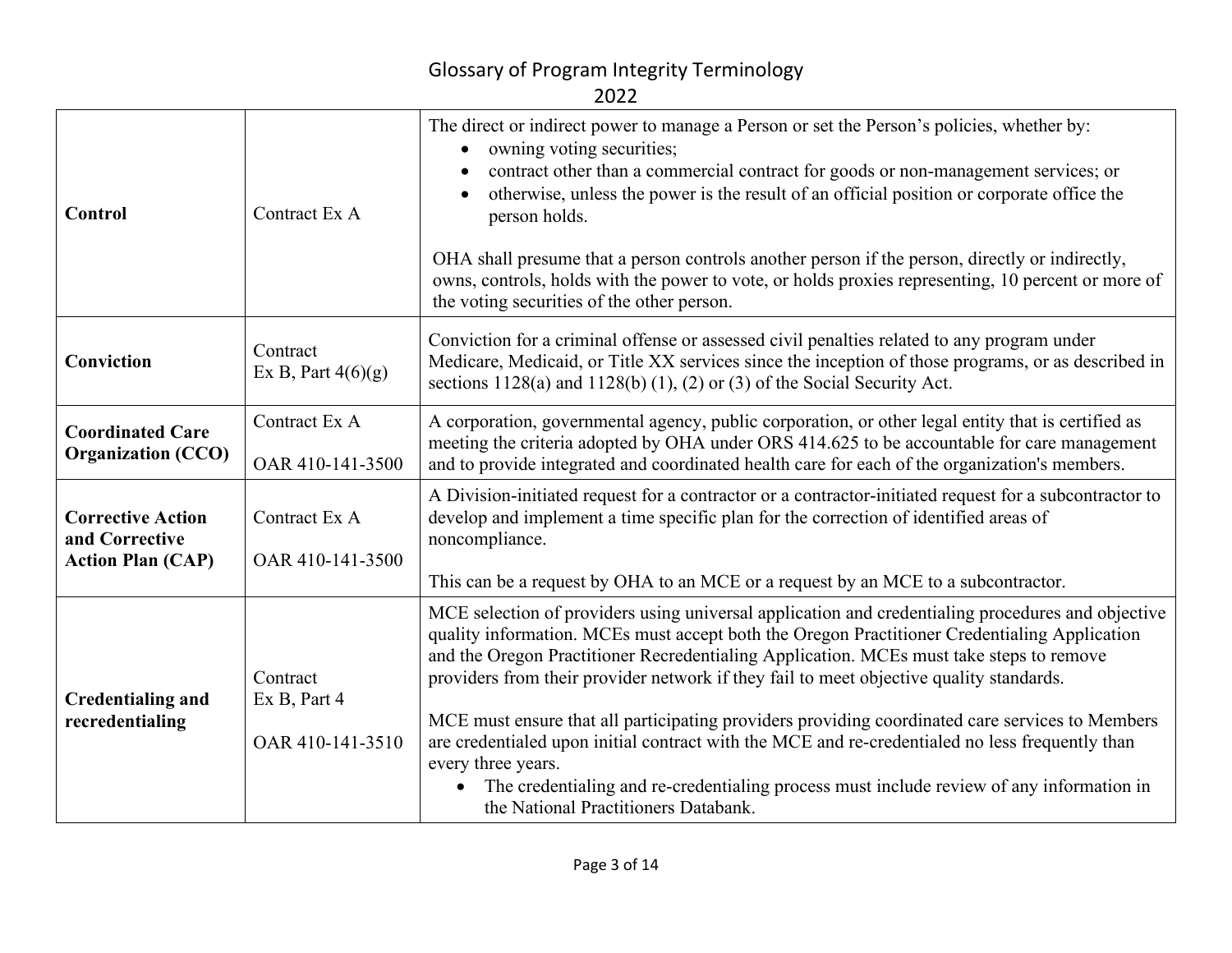|                                        |                | MCE must screen their providers to be in compliance with 42 CFR 455 Subpart E (42 CFR<br>$\bullet$<br>455.410 through 42 CFR 455.470) and retain all resulting documentation for audit<br>purposes.<br>MCE must have written policies and procedures for collecting evidence of credentials,<br>screening the credentials, reporting credential information and recredentialing of<br>participating providers including acute, primary, dental, behavioral, substance use disorder<br>providers and facilities used to deliver covered services, consistent with Patient the<br>Protection and Affordable Care Act (PPACA) sec. 6402, 42 CFR§ 438.214, 42 CFR<br>§455.400-455.470 (excluding §455.460), OAR 410-141-3510 and Exhibit G of the<br>Contract, except as provided in para. b, of sec, 5, Ex. B, Part 4. These procedures shall also<br>include collecting proof of professional liability insurance, whether by insurance or a<br>program of self-insurance.<br>When credentialing providers or provider types designated by Centers for Medicare and<br>Medicaid Services (CMS) as "moderate" or "high" risk, the MCE must not execute any<br>contract with such Providers unless the Provider has been approved for enrollment by<br>OHA. OHA is responsible for performing site visits for such "moderate" or "high" risk<br>Providers and for ensuring that such "high" risk Providers have undergone a fingerprint-<br>based background checks. For a Provider who is actively enrolled in Medicare and has<br>undergone a fingerprint-based background check as part of Medicare enrollment, OHA<br>deems this Provider to have satisfied the same background check requirement for OHA<br>Provider Enrollment. |
|----------------------------------------|----------------|-----------------------------------------------------------------------------------------------------------------------------------------------------------------------------------------------------------------------------------------------------------------------------------------------------------------------------------------------------------------------------------------------------------------------------------------------------------------------------------------------------------------------------------------------------------------------------------------------------------------------------------------------------------------------------------------------------------------------------------------------------------------------------------------------------------------------------------------------------------------------------------------------------------------------------------------------------------------------------------------------------------------------------------------------------------------------------------------------------------------------------------------------------------------------------------------------------------------------------------------------------------------------------------------------------------------------------------------------------------------------------------------------------------------------------------------------------------------------------------------------------------------------------------------------------------------------------------------------------------------------------------------------------------------------------------------------------------------------------------|
| <b>Credible allegation</b><br>of fraud | 42 CFR § 455.2 | An allegation that has indicators of reliability and has verified by the State through careful review<br>of all allegations, facts and evidence. Allegations can come from any source, including but not<br>limited to the following:<br>Fraud hotline complaints.<br>$\bullet$<br>Claims data mining.<br>Patterns identified through provider audits, civil false claims cases, and law enforcement<br>investigations.<br>The State Medicaid agency must review all allegations carefully and act judiciously on a case-by-<br>case basis.                                                                                                                                                                                                                                                                                                                                                                                                                                                                                                                                                                                                                                                                                                                                                                                                                                                                                                                                                                                                                                                                                                                                                                                       |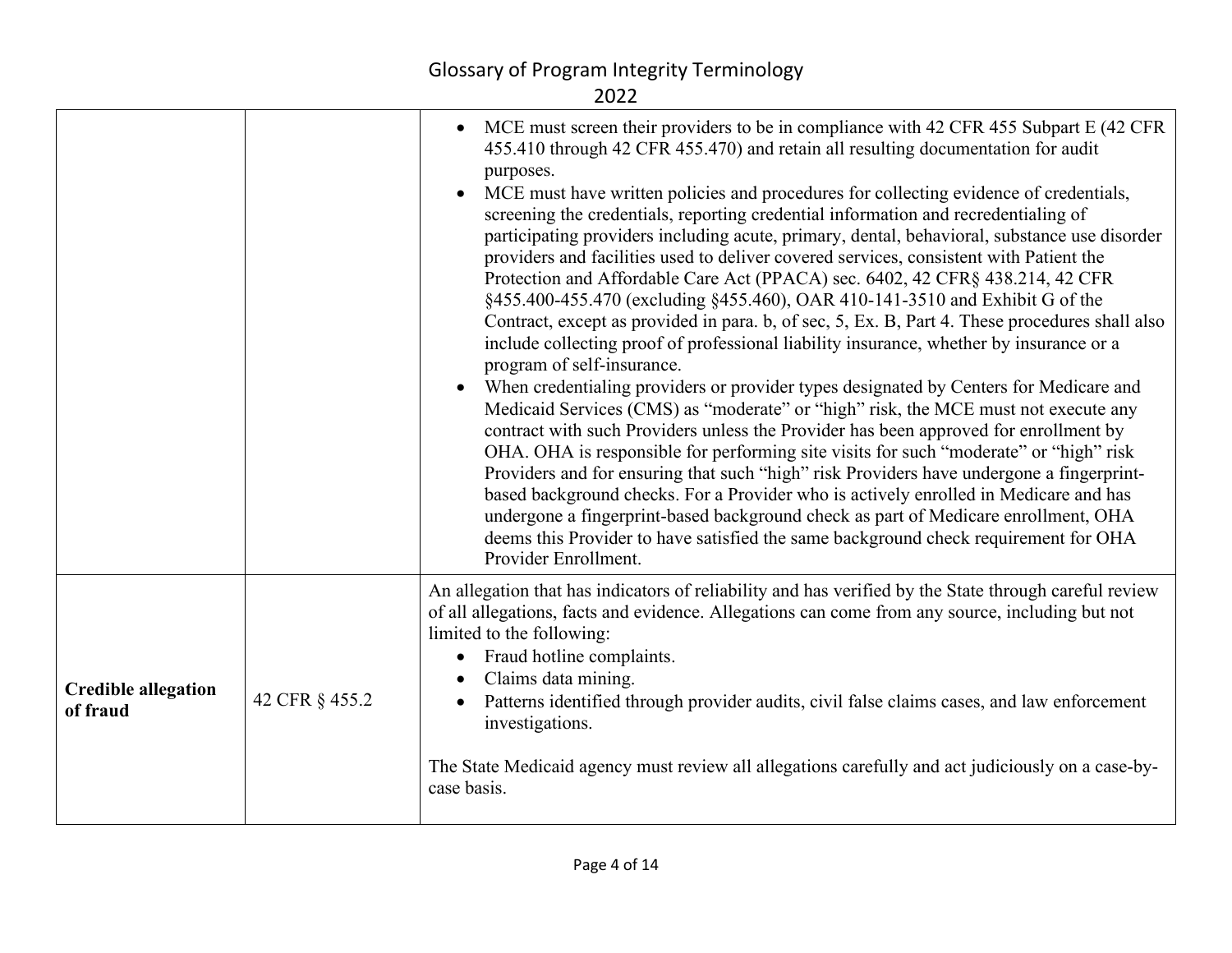|                          |                                   | A MCE must notify OHA's Office of Program Integrity (OPI) or MFCU of any suspected cases of<br>fraud, waste, or abuse (FWA) within 7-days of identification of the issue. OHA will work with<br>other stakeholders to investigate any allegations and will determine, in coordination with MFCU,<br>the appropriate action to take.                                                                                                                                                                                                                                                                                                                                                                                                                                                                                                                                                                                                                                                                                                                                                                                                                                              |  |  |
|--------------------------|-----------------------------------|----------------------------------------------------------------------------------------------------------------------------------------------------------------------------------------------------------------------------------------------------------------------------------------------------------------------------------------------------------------------------------------------------------------------------------------------------------------------------------------------------------------------------------------------------------------------------------------------------------------------------------------------------------------------------------------------------------------------------------------------------------------------------------------------------------------------------------------------------------------------------------------------------------------------------------------------------------------------------------------------------------------------------------------------------------------------------------------------------------------------------------------------------------------------------------|--|--|
| <b>Delegate</b>          | Contract Ex A                     | The act of Contractor assigning Work to:<br>• a subcontractor under a subcontract, or<br>a governmental entity or agency pursuant to a memorandum of understanding (MOU).                                                                                                                                                                                                                                                                                                                                                                                                                                                                                                                                                                                                                                                                                                                                                                                                                                                                                                                                                                                                        |  |  |
| Disclosable event        | 42 CFR §455.101                   | Event that a disclosing entity must disclose to OHA. For purposes of program integrity and<br>§455.107 this means when the entity:<br>Currently has an uncollected debt to Medicare, Medicaid, or CHIP, regardless of the<br>$\bullet$<br>amount of the debt; whether the debt is currently being repaid (for example, as part of a<br>repayment plan); or whether the debt is currently being appealed;<br>Has been or is subject to a payment suspension under a federal health care program (as that<br>latter term is defined in section 1128B(f) of the Act), regardless of when the payment<br>suspension occurred or was imposed;<br>Has been or is excluded by the OIG from participation in Medicare, Medicaid, or CHIP,<br>regardless of whether the exclusion is currently being appealed or when the exclusion<br>occurred or was imposed; or<br>Has had its Medicare, Medicaid, or CHIP enrollment denied, revoked or terminated,<br>regardless of the reason for the denial, revocation, or termination; whether the denial,<br>revocation, or termination is currently being appealed; or when the denial, revocation, or<br>termination occurred or was imposed. |  |  |
| <b>Disclosing entity</b> | 42 CFR § 455.101                  | A Medicaid provider (other than an individual practitioner or group of practitioners), or a fiscal<br>agent.                                                                                                                                                                                                                                                                                                                                                                                                                                                                                                                                                                                                                                                                                                                                                                                                                                                                                                                                                                                                                                                                     |  |  |
| <b>Encounter data</b>    | Contract Ex A<br>OAR 410-141-3570 | Information relating to the receipt of any item(s) or service(s) by an enrollee under a contract<br>between a State and a Managed Care Entity (MCE) that is subject to the requirements of 438.242<br>and 438.818. The information that the Contractor must submit to OHA under OAR 410-141-3570<br>and related to services that were provided to Members regardless of whether the services<br>provided:<br>were Covered Services or non-covered services, (excluding Health-Related services);<br>• were not paid for;                                                                                                                                                                                                                                                                                                                                                                                                                                                                                                                                                                                                                                                         |  |  |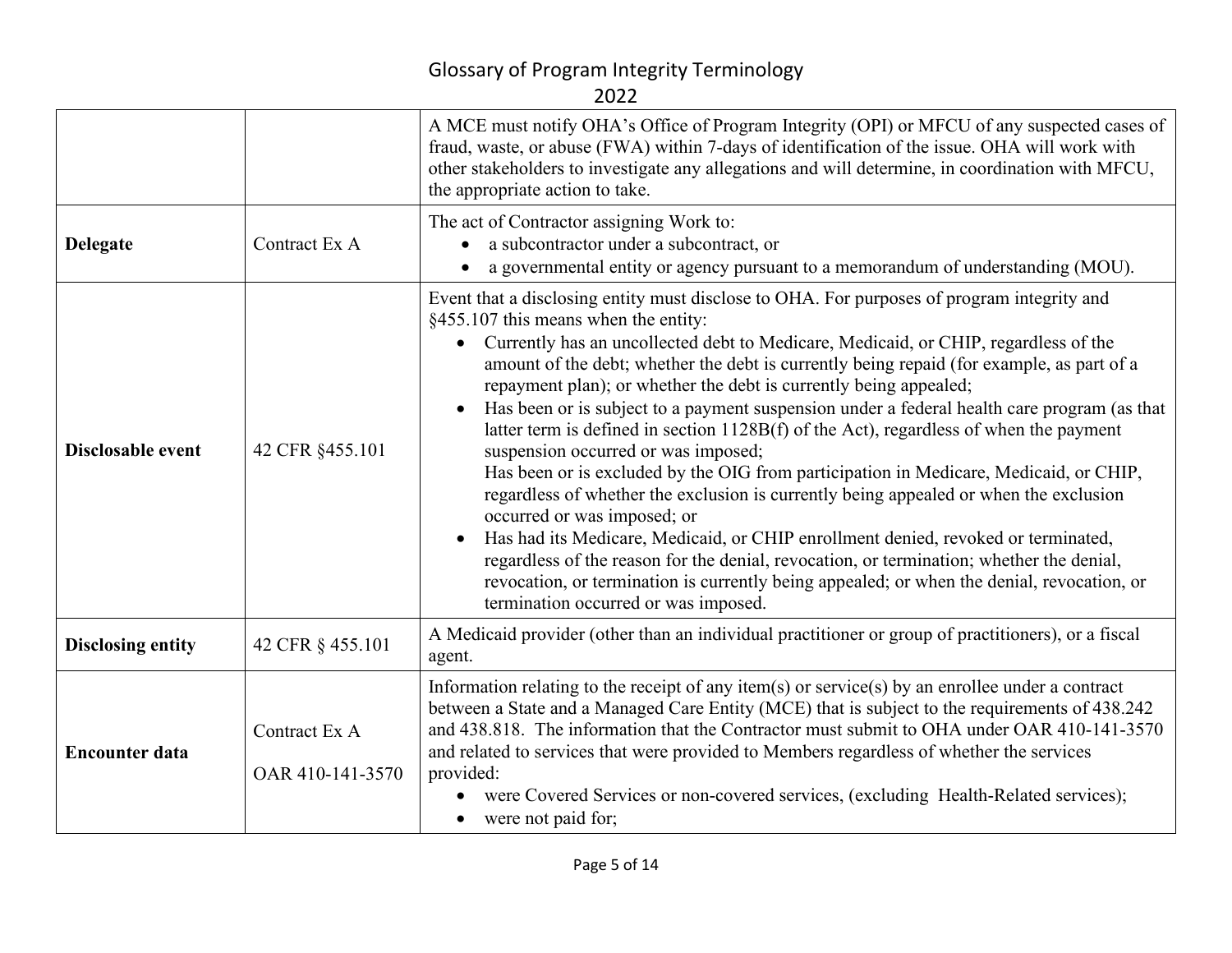|                                 |                                            | paid for on a Fee-For-Service (FFS) or capitated basis;<br>were performed by a Participating Provider, Non-Participating Provider, Subcontractor, or<br>Contractor; and<br>were performed pursuant to Subcontractor agreement, special arrangement with a facility<br>or program; or other arrangement.                                                                                                     |
|---------------------------------|--------------------------------------------|-------------------------------------------------------------------------------------------------------------------------------------------------------------------------------------------------------------------------------------------------------------------------------------------------------------------------------------------------------------------------------------------------------------|
| <b>Entity</b>                   | OAR 410-141-3500                           | A single legal entity capable of entering into a risk contract that covers coordinated care services<br>with the state and conducting the business of a coordinated care organization.                                                                                                                                                                                                                      |
| <b>Exhibit L</b>                | Contract Ex A                              | The required financial reporting found in Exhibit L of Contract with OHA. This includes:<br>Solvency Plan<br><b>Financial Reporting</b><br>Sustainable Rate of Growth<br>OHA's Ex. L Financial Reporting Template on the CCO Contract Forms page contains definitions<br>and instructions for completing and submitting each Report; and instructions and due dates for<br>submitting supplemental reports. |
| <b>Excluded Providers</b>       | 42 CFR § 455.2<br>Contract Ex B,<br>Part 4 | MCE may not employ or contract with providers excluded from participation in Federal health<br>care programs under either section 1128 or section 1128A of the Act. This means that items or<br>services furnished by a specific provider who has defrauded or abused the Medicaid program will<br>not be reimbursed under Medicaid.                                                                        |
| <b>False claim</b>              | Contract Ex A<br>OAR 410-120-0000          | A claim that a provider knowingly submits or causes to be submitted that contains inaccurate,<br>misleading, or omitted information that would result, or has resulted, in an overpayment. See also,<br>Oregon False Claims Act as set forth in ORS 180.750-180.785 and Federal False Claims Act as<br>set forth in 31 USC 3729 through 3733.                                                               |
| <b>Fee-for-Service</b><br>(FFS) | Contract Ex A                              | A method in which doctors and other health care providers are paid for each service performed.                                                                                                                                                                                                                                                                                                              |
| <b>Fiscal agent</b>             | 42 CFR § 455.101                           | A contractor that processes or pays vendor claims on behalf of the Medicaid agency.                                                                                                                                                                                                                                                                                                                         |
| Fraud                           | Contract Ex A                              | The intentional deception or misrepresentation that a Person:<br>• knows, or should know, to be false, or does not believe to be true, and                                                                                                                                                                                                                                                                  |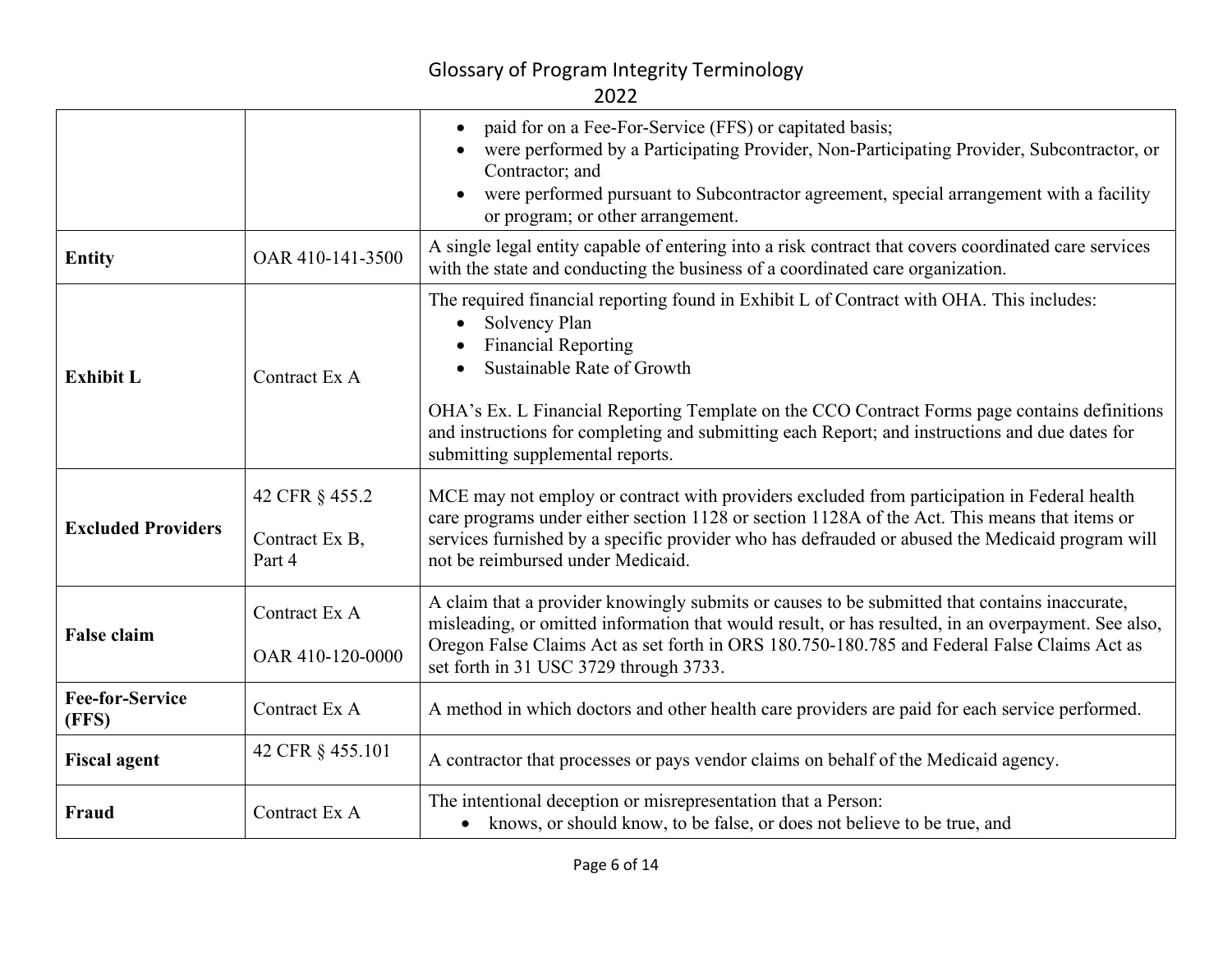|                                                                                    |                                      | • makes knowing the deception could result in some unauthorized benefit to themselves or<br>some other Person(s).                                                                                                                                                                                                                                                                                                                                             |  |
|------------------------------------------------------------------------------------|--------------------------------------|---------------------------------------------------------------------------------------------------------------------------------------------------------------------------------------------------------------------------------------------------------------------------------------------------------------------------------------------------------------------------------------------------------------------------------------------------------------|--|
| <b>FWA Prevention</b><br><b>Handbook</b>                                           | Contract Ex A                        | The handbook of fraud, waste, and abuse policies and procedures that complies with the<br>requirements set forth in Sec. 11 of Ex. B, Part 9 and any other applicable provisions of the<br>Contract.                                                                                                                                                                                                                                                          |  |
| Governance<br><b>Structure and</b><br><b>Governing Board</b>                       | Contract Ex A<br>ORS 414.572         | The Contractor's governing body that meets the requirements of ORS 414.572.                                                                                                                                                                                                                                                                                                                                                                                   |  |
| Grievance                                                                          | 42 CFR § 438.400<br>OAR 410-141-3875 | An expression of dissatisfaction about any matter other than an adverse benefit determination.<br>Grievances may include, but are not limited to, the quality of care or services provided, and<br>aspects of interpersonal relationships such as rudeness of a provider or employee, or failure to<br>respect the enrollee's rights regardless of whether remedial action is requested. The MCE<br>Grievance process is further defined in OAR 410-141-3875. |  |
| <b>Health Insurance</b><br>Portability and<br><b>Accountability Act</b><br>(HIPAA) | OAR 410-120-0000                     | The federal law (Public Law 104-191, August 21, 1996) with the legislative objective to assure<br>health insurance portability, reduce health care fraud and abuse, enforce standards for health<br>information, and guarantee security and privacy of health information.                                                                                                                                                                                    |  |
| <b>Healthcare Common</b><br><b>Procedure Coding</b><br><b>System (HCPCS)</b>       | OAR 410-120-0000                     | A method for reporting health care professional services, procedures, and supplies. HCPCS<br>consists of the Level 1 — American Medical Association's Physician's Current Procedural<br>Terminology (CPT), Level II - National codes, and Level III - Local codes. The Division uses<br>HCPCS codes; however, the Division uses Current Dental Terminology (CDT) codes for the<br>reporting of dental care services and procedures.                           |  |
| <b>Indirect ownership</b><br>interest                                              | 42 CFR § 455.101                     | An ownership interest in an entity that has direct or indirect ownership interest in the disclosing<br>entity. The amount of indirect ownership interest is determined by multiplying the percentages of<br>ownership in each entity.                                                                                                                                                                                                                         |  |
| <b>Managed Care</b><br><b>Entity and MCE</b>                                       | OAR 410-141-3500                     | An entity that enters into a contract to provide services in a managed care delivery system,<br>including but not limited to managed care organizations, prepaid health plans, primary care case<br>managers and coordinated care organizations (CCO).                                                                                                                                                                                                        |  |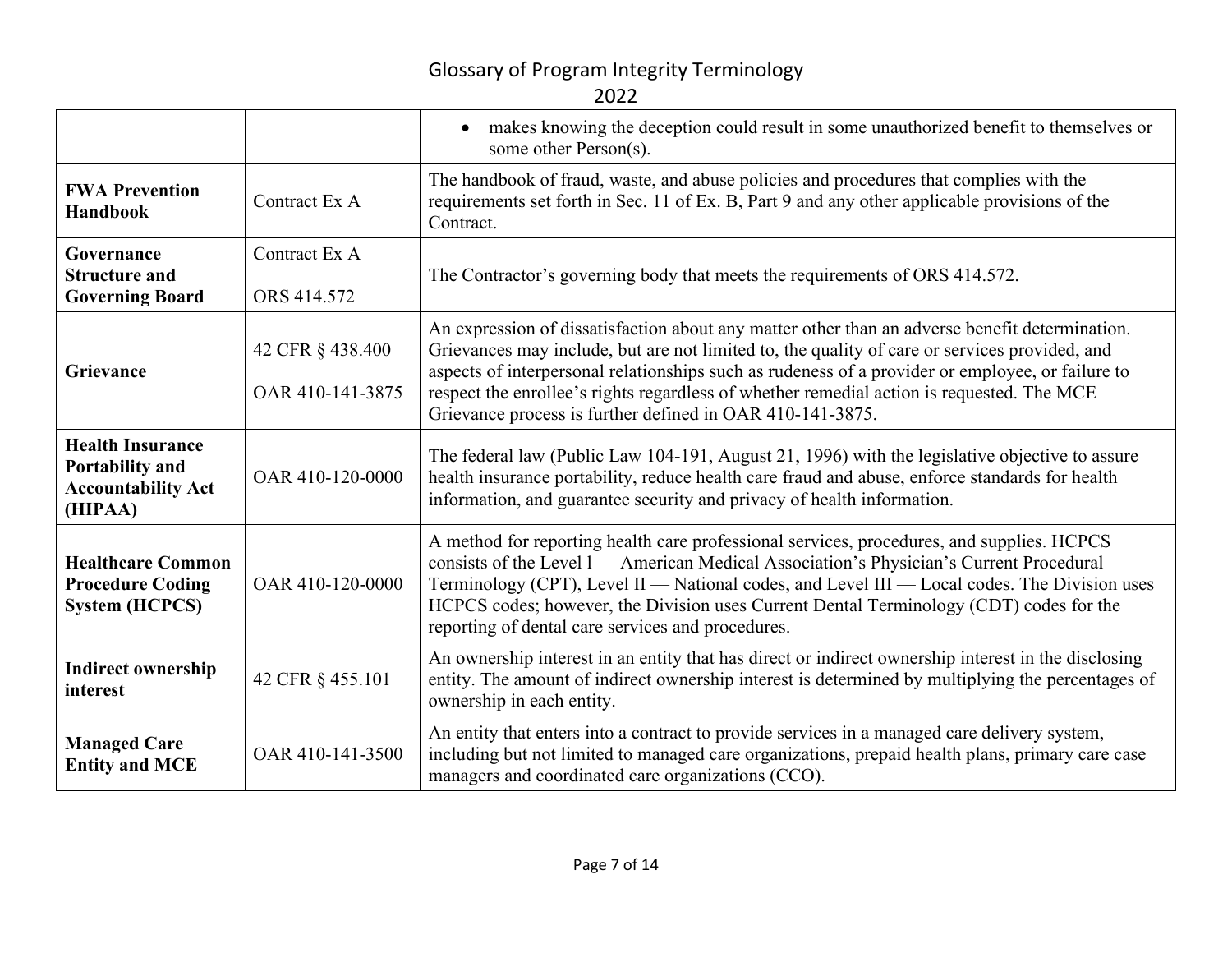| <b>Managing employee</b>                       | 42 CFR § 455.101 | A general manager, business manager, administrator, director, or other individual who exercises<br>operational or managerial control over, or who directly or indirectly conducts the day-to-day<br>operation of an institution, organization, or agency. This includes:<br>• an officer or director of the disclosing entity, if the entity is organized as a corporation;<br>• partner in the disclosing entity, if the entity is organized as a partnership.                                                                                                                                                                                                                                                                                                                                                                                                                                                  |  |
|------------------------------------------------|------------------|------------------------------------------------------------------------------------------------------------------------------------------------------------------------------------------------------------------------------------------------------------------------------------------------------------------------------------------------------------------------------------------------------------------------------------------------------------------------------------------------------------------------------------------------------------------------------------------------------------------------------------------------------------------------------------------------------------------------------------------------------------------------------------------------------------------------------------------------------------------------------------------------------------------|--|
| <b>Medicaid</b>                                | OAR 410-120-0000 | A joint federal and state funded program for medical assistance established by Title XIX of the<br>Social Security Act as amended and administered in Oregon by OHA.                                                                                                                                                                                                                                                                                                                                                                                                                                                                                                                                                                                                                                                                                                                                             |  |
| <b>Medicare</b>                                | OAR 410-120-0000 | A federally administered program offering health insurance benefits for persons aged 65 or older<br>and certain other aged or disabled persons. This program includes:<br>(a) Hospital Insurance (Part A) for inpatient services in a hospital or skilled nursing facility, home<br>health care, and hospice care;<br>(b) Medical Insurance (Part B) for physicians' services, outpatient hospital services, home health<br>care, end-stage renal dialysis, and other medical services and supplies;<br>(c) Prescription drug coverage (Part D) means covered Part D drugs that include prescription<br>drugs, biological products, insulin as described in specified paragraphs of section 1927(k) of the<br>Social Security Act, and vaccines licensed under section 351 of the Public Health Service Act. It<br>also includes medical supplies associated with the injection of insulin. Part D covered drugs |  |
|                                                |                  | prohibit Medicaid Title XIX Federal Financial Participation (FFP). For limitations, see the<br>Division's Pharmaceutical Services program administrative rules in chapter 410, division 121.                                                                                                                                                                                                                                                                                                                                                                                                                                                                                                                                                                                                                                                                                                                     |  |
| <b>Member</b>                                  | Contract Ex A    | A client who is enrolled with Contractor under the Contract.                                                                                                                                                                                                                                                                                                                                                                                                                                                                                                                                                                                                                                                                                                                                                                                                                                                     |  |
| <b>Memorandum of</b><br>Understanding<br>(MOU) | Contract Ex A    | An agreement between Contractor and a governmental agency or entity where the agency or entity<br>performs Work under the Contract on behalf of or as otherwise requested by Contractor.                                                                                                                                                                                                                                                                                                                                                                                                                                                                                                                                                                                                                                                                                                                         |  |
| <b>Monitor</b>                                 | Contract Ex A    | to observe and check the progress or quality of something,<br>$\bullet$<br>to undertake some acts over a period of time,<br>to otherwise engage in activities, or<br>any combination, or all, of the foregoing, which enables the party or persons undertaking<br>such observations, acts, or activities to determine the quality, progress, or compliance (or                                                                                                                                                                                                                                                                                                                                                                                                                                                                                                                                                   |  |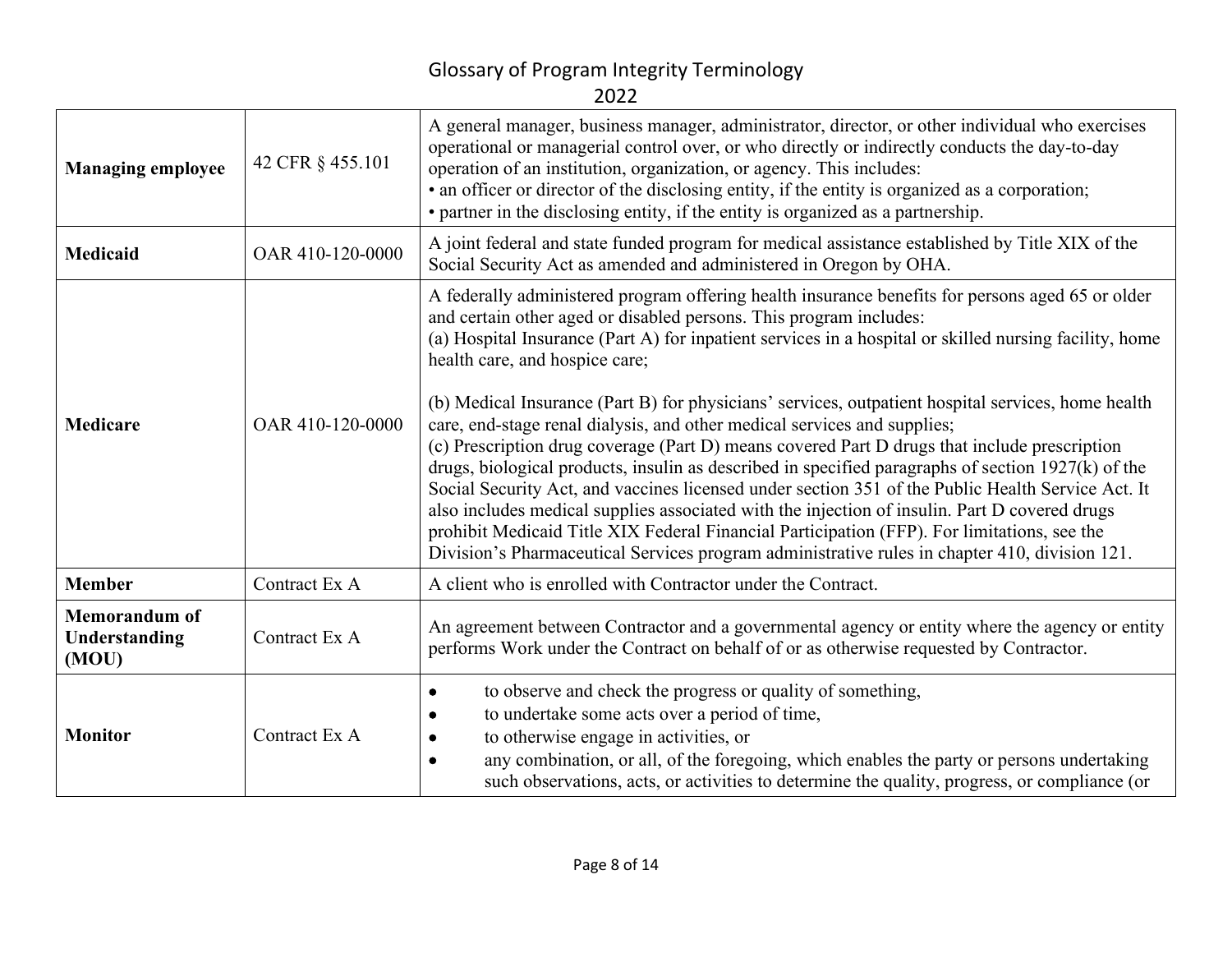|                                                                        |                                   | any and all combination thereof) of the activities that are subject to observation, acts, or<br>activities.                                                                                                                                                                                                                                                                                                                                                                                                                                                     |  |
|------------------------------------------------------------------------|-----------------------------------|-----------------------------------------------------------------------------------------------------------------------------------------------------------------------------------------------------------------------------------------------------------------------------------------------------------------------------------------------------------------------------------------------------------------------------------------------------------------------------------------------------------------------------------------------------------------|--|
| <b>National Correct</b><br><b>Coding Initiative</b><br>(NCCI)          | Contract Ex A<br>OAR 410-120-0000 | The Centers for Medicare & Medicaid Services (CMS) initiative to promote national correct<br>coding methodologies and to control improper coding leading to inappropriate payment.                                                                                                                                                                                                                                                                                                                                                                              |  |
| Non-participating<br>provider                                          | OAR 410-141-3500                  | A provider that does not have a contractual relationship with an MCE and is not on their panel of<br>providers.                                                                                                                                                                                                                                                                                                                                                                                                                                                 |  |
| <b>Oregon Health</b><br><b>Authority (OHA or</b><br><b>Authority</b> ) | OAR 410-120-0000                  | The agency established in ORS Chapter 413 that administers the funds for Titles XIX and XXI of<br>the Social Security Act. It is the single state agency for the administration of the medical<br>assistance program under ORS Chapter 414.<br>The agencies under OHA are the Public Health Division (PHD), Health Systems Division (HSD),                                                                                                                                                                                                                      |  |
|                                                                        |                                   | External Relations (ER), Health Policy and Analytics (HPA), Fiscal and Operations (FO), Office<br>of Equity and Inclusion (OEI), and the Oregon State Hospital (OSH).                                                                                                                                                                                                                                                                                                                                                                                           |  |
| <b>Other disclosing</b><br>entity                                      | 42 CFR § 455.101                  | Any other Medicaid disclosing entity and<br>Any entity that does not participate in Medicaid but is required to disclose certain ownership and<br>control information because of participation in any of the programs established under Title V,<br>XVIII, or XX of the Act.                                                                                                                                                                                                                                                                                    |  |
|                                                                        |                                   | This includes:<br>any hospital, nursing facility, home health agency, independent clinical laboratory, renal<br>disease facility, rural health clinic, or health maintenance organization that participates in<br>Medicare (Title XVIII);<br>any Medicare intermediary or carrier; and<br>any entity (other than an individual practitioner or group of practitioners) that furnishes, or<br>arranges for the furnishing of, health-related services for which it claims payment under<br>any plan or program established under Title V or Title XX of the Act. |  |
| Overpayment                                                            | 42 CFR §438.2                     | As set forth in 42 CFR §438.2, overpayment means any payment made to a network provider by<br>an MCE to which the network provider is not entitled under Title XIX of the Act or any payment<br>to an MCE by a state to which the MCE is not entitled to under Title XIX of the Act.                                                                                                                                                                                                                                                                            |  |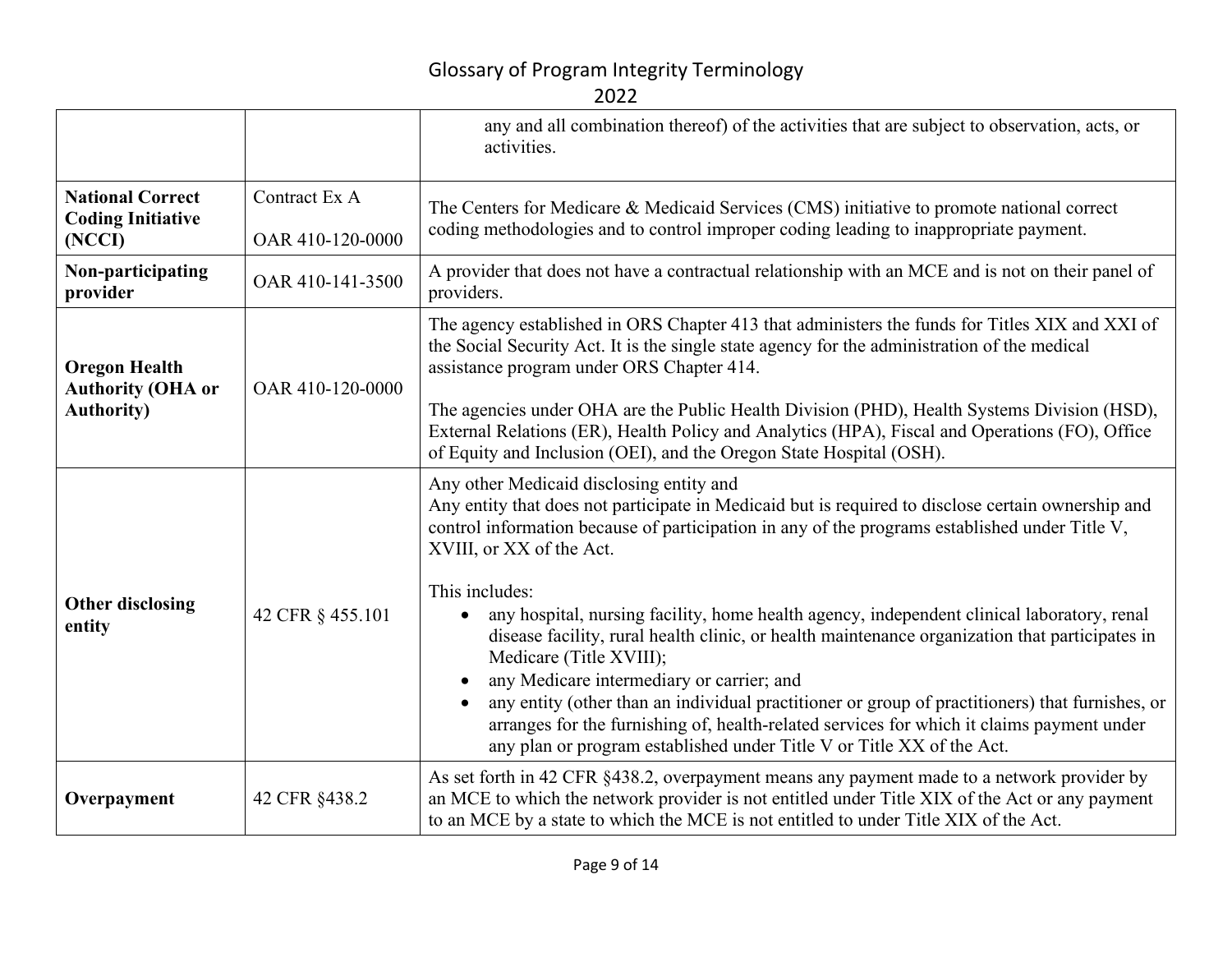| I |  |
|---|--|

| <b>Ownership interest</b>                           | 42 CFR § 455.101 | The possession of equity in the capital, the stock, or the profits of the disclosing entity. Includes<br>interest in:<br>The capital, the stock, or the profits of the entity, or<br>$\bullet$<br>Any mortgage, deed, trust or note, or other obligation secured in whole or in part by the<br>property or assets of the entity.                                                                                                                                                                                                                                                                                                                                                |  |
|-----------------------------------------------------|------------------|---------------------------------------------------------------------------------------------------------------------------------------------------------------------------------------------------------------------------------------------------------------------------------------------------------------------------------------------------------------------------------------------------------------------------------------------------------------------------------------------------------------------------------------------------------------------------------------------------------------------------------------------------------------------------------|--|
| <b>Ownership or</b><br>control interest             | 42 CFR § 455.101 | A person or corporation who<br>Has a direct or an indirect ownership interest (or any combination thereof) of 5 percent or<br>$\bullet$<br>more in the entity;<br>Is the owner of a whole or part interest in any mortgage, deed of trust, note, or other<br>$\bullet$<br>obligation secured (in whole or in part) by the entity or any of the property assets thereof,<br>if such interest is equal to or exceeds 5 percent of the total property and assets of the entity;<br>Is an officer or a director of the entity;<br>Is a partner in the entity if the entity is organized as a partnership;<br>Is an agent of the entity; or<br>Is a managing employee of the entity. |  |
| Participating<br>provider                           | OAR 410-141-3500 | A provider that has a contractual relationship with an MCE. A Participating Provider is not a<br>Subcontractor solely by virtue of a Participating Provider agreement with an MCE. "Network<br>Provider" has the same meaning as Participating Provider.                                                                                                                                                                                                                                                                                                                                                                                                                        |  |
| Payment                                             | Contract Ex A    | The flow of funds from OHA to Contractor.                                                                                                                                                                                                                                                                                                                                                                                                                                                                                                                                                                                                                                       |  |
| <b>Program Integrity</b><br><b>Audit (PI Audit)</b> | Contract Ex A    | The review of Medicaid claims for suspicious aberrancies to establish evidence that fraud, waste,<br>or abuse has occurred, is likely to occur, or whether actions of individuals or entities have the<br>potential for resulting in an expenditure of Medicaid funds which is not intended under the<br>provisions of this Contract, State or Federal Medicaid regulations, and whether improper payment<br>has occurred.                                                                                                                                                                                                                                                      |  |
| Prohibited<br><b>Affiliations</b>                   | 42 CFR § 438.610 | As provided in 42 CFR § 438.610, an MCE may not knowingly have a relationship of the type<br>described in paragraph (c) of this section with the following:<br>(1) An individual or entity that is debarred, suspended, or otherwise excluded from<br>participating in procurement activities under the Federal Acquisition Regulation or from<br>participating in nonprocurement activities under regulations issued under Executive Order No.<br>12549 or under guidelines implementing Executive Order No. 12549.                                                                                                                                                            |  |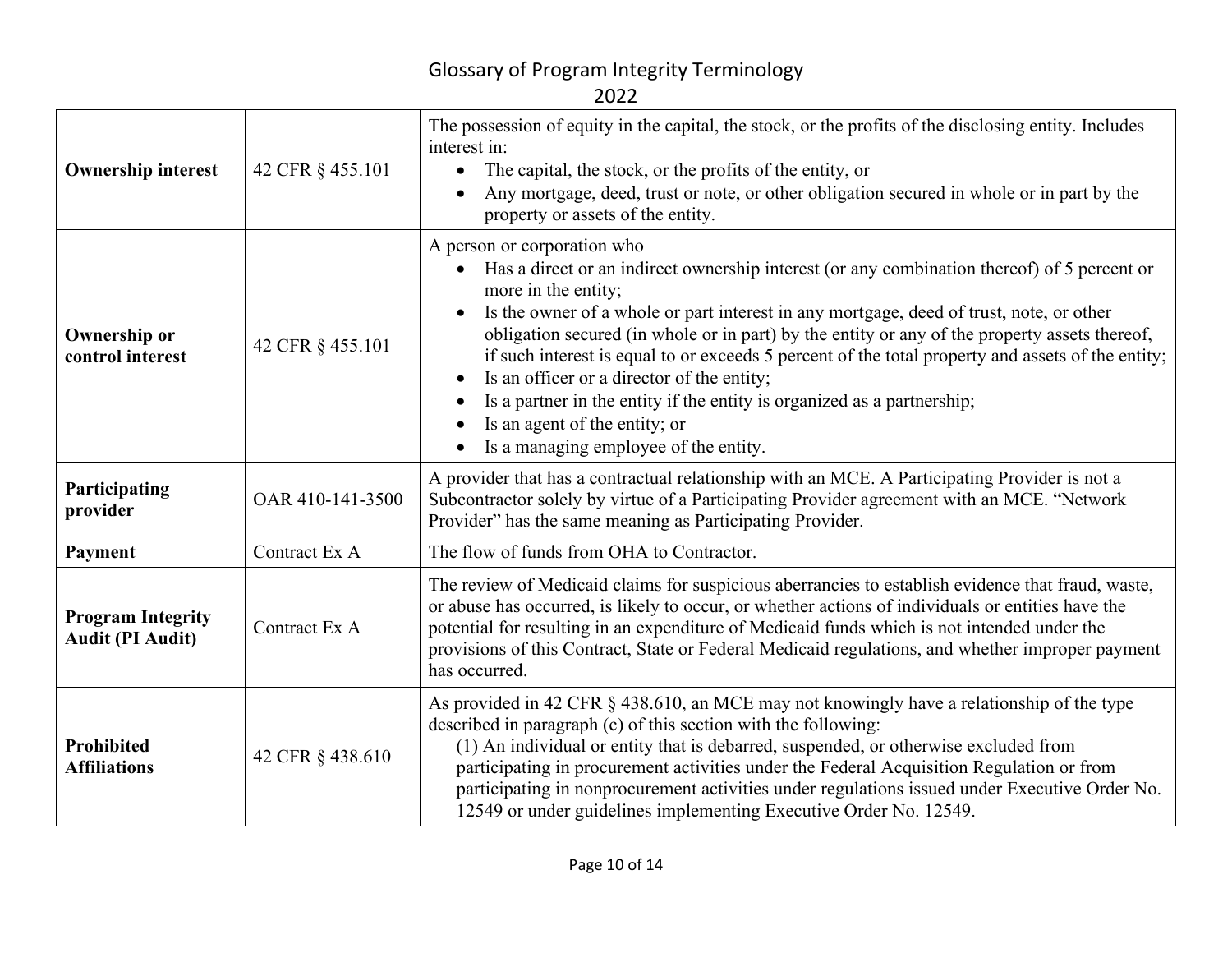|                                |                                   | (2) An individual or entity who is an affiliate, as defined in the Federal Acquisition Regulation<br>at 48 CFR 2.101, of a person described in paragraph $(a)(1)$ of this section.                                                                                                                                                                                                                                                                                                                                                                                                                                                                 |
|--------------------------------|-----------------------------------|----------------------------------------------------------------------------------------------------------------------------------------------------------------------------------------------------------------------------------------------------------------------------------------------------------------------------------------------------------------------------------------------------------------------------------------------------------------------------------------------------------------------------------------------------------------------------------------------------------------------------------------------------|
|                                |                                   | (b) An MCE may not have a relationship with an individual or entity that is excluded from<br>participation in any Federal health care program under section 1128 or 1128A of the Act.                                                                                                                                                                                                                                                                                                                                                                                                                                                              |
|                                |                                   | (c) The relationships described in paragraph (a) of this section, are as follows:<br>(1) A director, officer, or partner of the MCE.<br>(2) A subcontractor of the MCE, as governed by 42 CFR § 438.230.<br>(3) A person with beneficial ownership of 5 percent or more of the MCE's equity.<br>(4) A network provider or person with an employment, consulting or other arrangement with<br>the MCE for the provision of items and services that are significant and material to the MCE's<br>obligations under its contract with the State.                                                                                                      |
| Provider                       | OAR 410-141-3500<br>Contract Ex A | An individual, facility, institution, corporate entity, or other organization that:<br>Is engaged in the delivery of services or items or ordering or referring for those services or<br>items;<br>Bills, obligates, and receives reimbursement from the Authority's Health Systems Division on<br>$\bullet$<br>behalf of a Provider, (also termed a "Billing Provider); or<br>Supplies health services or items (also termed a "Rendering Provider").                                                                                                                                                                                             |
| Provider<br>Overpayment        | Contract Ex A                     | A payment made by the OHA or Contractor to a provider in excess of the correct payment amount<br>for a service.                                                                                                                                                                                                                                                                                                                                                                                                                                                                                                                                    |
| Provider<br><b>Termination</b> | OAR 410-120-0000                  | The termination of Provider's contract with Contractor, or a prohibition of provider's participation<br>in OHA Health Services Division (HSD) programs as provided by OAR 410-120-0000.<br>Termination means a sanction prohibiting a provider's participation in the Division's programs by<br>canceling the provider's OHA-assigned billing number and agreement. No payments, Title XIX, or<br>state funds will be made for services provided after the date of termination. Termination is<br>permanent unless:<br>(a) The exceptions cited in 42 CFR $\S 1001.221$ are met; or<br>(b) Otherwise stated by the OHA at the time of termination. |
| Recoupment                     | Contract Ex A                     | The withholding by OHA of all or a portion of one or more future payments that may be owing to<br>Contractor or a third party to offset amounts that the party owes OHA.                                                                                                                                                                                                                                                                                                                                                                                                                                                                           |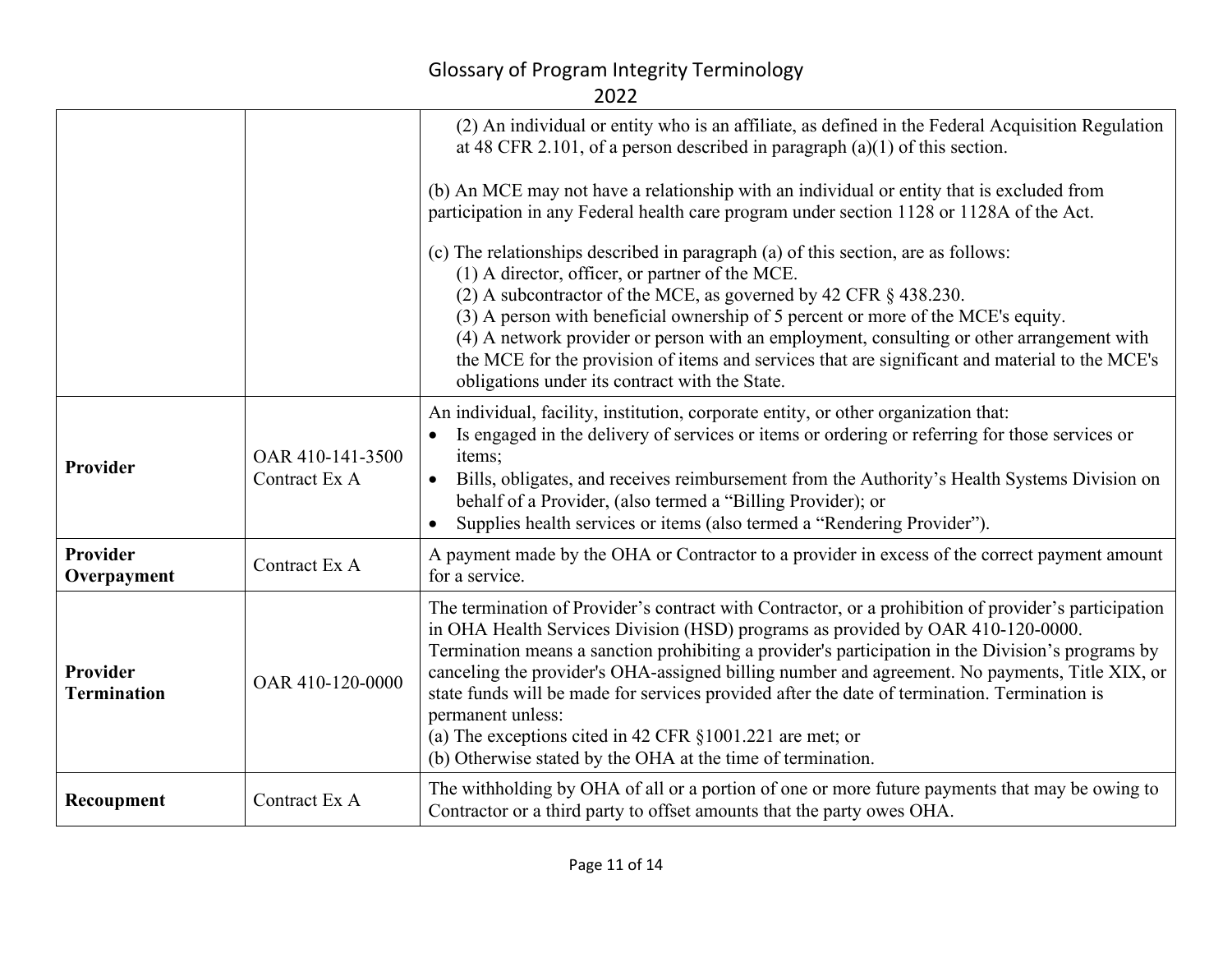| <b>Related Party</b>                                                                            | Contract Ex A                                   | An entity that:<br>provides administrative services or financing to a CCO directly or through one or more<br>unrelated parties; and<br>is associated with the CCO by any form of affiliation, control or investment.                                                                                                                                                                                                                                                                                                                                                                                                            |
|-------------------------------------------------------------------------------------------------|-------------------------------------------------|---------------------------------------------------------------------------------------------------------------------------------------------------------------------------------------------------------------------------------------------------------------------------------------------------------------------------------------------------------------------------------------------------------------------------------------------------------------------------------------------------------------------------------------------------------------------------------------------------------------------------------|
| <b>Relationships to</b><br>excluded, penalized,<br>or convicted persons                         | 42 CFR §455.3<br>42 CFR §1002<br>42 CFR §1001.2 | The following relationships as defined in 42 CFR §1001.2:<br>Immediate family member: a person's husband or wife; natural or adoptive parent;<br>child or sibling; stepparent, stepchild, stepbrother or stepsister; father-, mother-, daughter-,<br>son-, brother- or sister-in-law; grandparent or grandchild; or spouse of a grandparent or<br>grandchild.<br>Member of household: any individual with whom a person share a common abode as part<br>of a single family unit, including domestic employees and others who live together as a<br>family unit.<br>A roomer or boarder is not considered a member of household. |
| <b>Risk Accepting</b><br><b>Entity</b>                                                          | Contract Ex A                                   | An entity that:<br>enters into an arrangement or agreement with a coordinated care organization to provide<br>$\bullet$<br>health services to Members of the coordinated care organization;<br>assumes the financial risk of providing health services to medical assistance recipients; and<br>is compensated on a prepaid capitated basis for providing health services to Members of a<br>coordinated care organization.                                                                                                                                                                                                     |
| <b>Sanction</b>                                                                                 | Contract Ex A                                   | An action taken by Contractor against a Provider or Subcontractor, or by the OHA against<br>Contractor, in cases of Fraud, Waste, Abuse, or violation of contractual requirements.                                                                                                                                                                                                                                                                                                                                                                                                                                              |
| <b>Significant business</b><br>transaction                                                      | 42 CFR §455.101                                 | Any business transaction or series of transactions that, during any one fiscal year, exceeds the<br>lesser of \$25,000 and five percent of a provider's total operating expenses.                                                                                                                                                                                                                                                                                                                                                                                                                                               |
| <b>State Medicaid</b><br><b>Fraud Control Unit</b><br>and Medicaid Fraud<br><b>Control Unit</b> | 42 CFR §1002.3                                  | A unit certified by the HHS Secretary as meeting the criteria of 42 U.S.C. 1396b(q) and CFR 42<br>§1002.305. For Oregon, this is the Oregon Department of Justice (DOJ) Medicaid Fraud Control<br>Unit (MFCU).                                                                                                                                                                                                                                                                                                                                                                                                                  |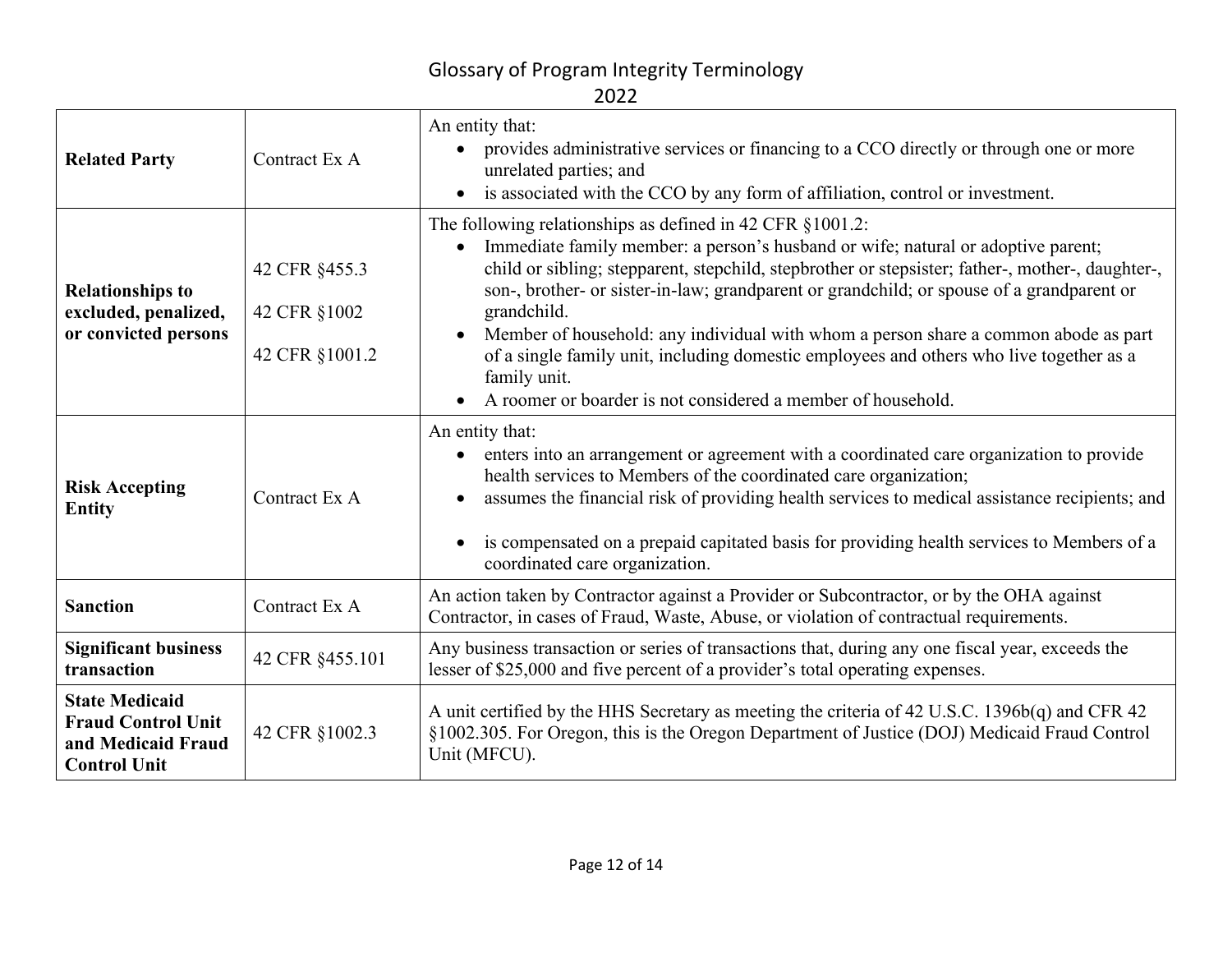| <b>Subcontract</b>                 | Contract Ex A                     | a contract that obligates a Subcontractor to perform certain Work that is otherwise<br>(i)<br>required to be performed by Contractor, or<br>the act of delegating or otherwise assigning certain Work required to be performed by<br>(ii)<br>Contractor under this Contract to a Subcontractor.                                                                                                                                                                                                                                                                                                                                                                                                                                                                                                                                                                                |
|------------------------------------|-----------------------------------|--------------------------------------------------------------------------------------------------------------------------------------------------------------------------------------------------------------------------------------------------------------------------------------------------------------------------------------------------------------------------------------------------------------------------------------------------------------------------------------------------------------------------------------------------------------------------------------------------------------------------------------------------------------------------------------------------------------------------------------------------------------------------------------------------------------------------------------------------------------------------------|
| Subcontractor                      | Contract Ex A<br>OAR 410-141-3500 | An individual or entity that has a contract with an MCE that relates directly or indirectly to the<br>performance of the MCE's obligations under its contract with the State. A Participating Provider is<br>not a Subcontractor solely by virtue of having entered into a Participating Provider agreement with<br>an MCE.                                                                                                                                                                                                                                                                                                                                                                                                                                                                                                                                                    |
| Suspected fraud,<br>waste or abuse | Contract<br>Ex B, Part 9 (17)     | An incident with any of the characteristics listed in sec. 16 of Ex. B, Part 9 of the Contract,<br>regardless of the Contractor's own suspicions or lack thereof. Contractor must report all suspected<br>cases of fraud, waste, or abuse, including suspected fraud committed by its employees, providers,<br>subcontractors, members, or any other third parties to OHA's Office of Program Integrity (OPI)<br>and MFCU.                                                                                                                                                                                                                                                                                                                                                                                                                                                     |
| <b>Suspension</b>                  | OAR 410-120-0000                  | A sanction prohibiting a provider's participation in the medical assistance programs by<br>deactivation of the provider's OHA-assigned billing number for a specified period of time. No<br>payments, Title XIX, or State funds will be made for services provided during the suspension. The<br>number shall be reactivated automatically after the suspension period has elapsed.                                                                                                                                                                                                                                                                                                                                                                                                                                                                                            |
| <b>Termination</b>                 | OAR 410-120-0000                  | For a Medicaid or CHIP provider, a state Medicaid agency has taken an action to revoke the<br>provider's billing privileges, and the provider has exhausted all applicable appeal rights or the<br>timeline for appeal has expired.<br>For a Medicare provider, supplier or eligible professional, the Medicare program has revoked the<br>provider or supplier's billing privileges, and the provider has exhausted all applicable appeal rights<br>or the timeline for appeal has expired.<br>For Medicaid, CHIP and Medicare programs:<br>there is no expectation on the part of the provider or supplier or the State or Medicare<br>$\bullet$<br>program that the revocation is temporary.<br>The provider, supplier, or eligible professional will be required to reenroll with the<br>$\bullet$<br>applicable program if they wish billing privileges to be reinstated. |